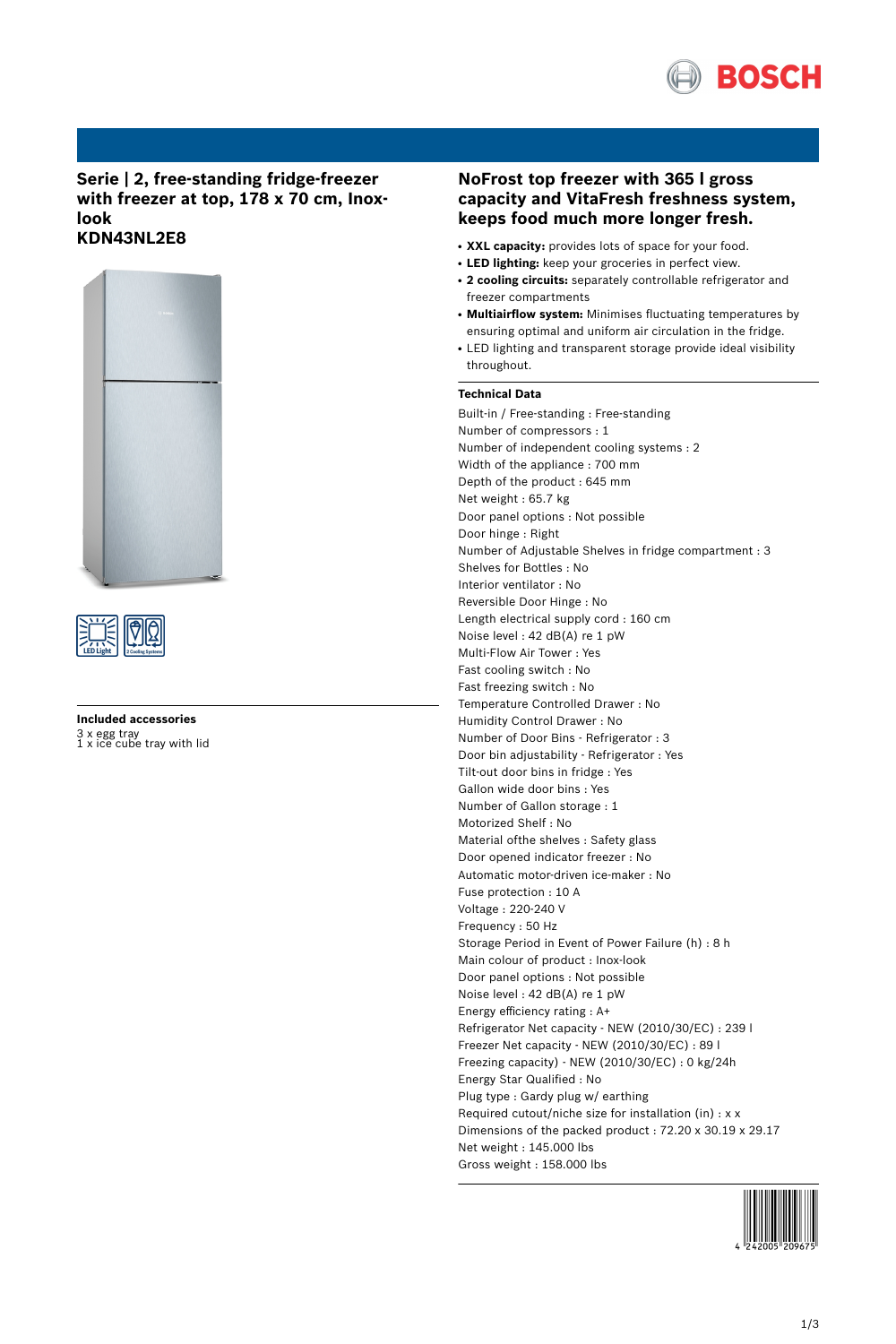

**Serie | 2, free-standing fridge-freezer with freezer at top, 178 x 70 cm, Inox-look KDN43NL2E8**

**NoFrost top freezer with 365 l gross capacity** - Nominal voltage: <sup>220</sup> - <sup>240</sup> <sup>V</sup> **and VitaFresh freshness system, keeps food much more longer fresh.**

# - KDN43NL2E8

- NoFrost, Top freezer

- Stainless steel look Doors

## **Performance and consumption**

- Energy Efficiency Class: A\_EG at <sup>a</sup> range of energy efficiency classes from A+++ to D
- Energy consumption: <sup>276</sup> kWh kWh/yr
- Net Capacity: <sup>328</sup> <sup>l</sup>
- Noise level: <sup>42</sup> dB(A) re <sup>1</sup> pW

## **Design and Styling**

- Doors Stainless steel look, side panels Pearl grey (VZF 07127)
- Integrated vertical handle
- Interior with metal applications

## **Convenience & Safety**

- Freezer LED electronic control, Fridge manually adjustable

# **Fridge Compartment**

- Fridge Total Net Capacity: <sup>239</sup> <sup>l</sup>
- Multi Airflow-System
- <sup>4</sup> safety glass shelves of which <sup>3</sup> are height adjustable
- <sup>1</sup> door trays high

#### **Freshness System Freshness System**

- <sup>1</sup> VitaFresh drawer with humidity control - Fruits and vegetables retain vitamins and stay fresh for longer. with humidity control - keeps fruit and vegetables fresh

# **Freezer Section**

- NoFrost never again defrosting!
- Net freezer capacity: <sup>89</sup> <sup>l</sup>
- Storage time in power failure: <sup>8</sup> <sup>h</sup>
- <sup>2</sup> door trays in the freezing compartment
- <sup>1</sup> ice cube tray with lid

## **Dimensions**

- Appliance Dimensions ( H x W x D): 178.0 cm x Appliance width: 70 cm x 64.5 cm

## **Technical Information**

- Door right hinged
- Height adjustable front feet
- Climate Class: SN-T
- 

#### **Accessories**

- Accessories: <sup>3</sup> <sup>x</sup> egg tray

#### **Highlights**

- LED interior light longlasting, efficient and perfect illumination!
- Telescopic rails more convenient acces to freshness!

## **Country Specific Options**

- Gross capacity <sup>365</sup> <sup>l</sup>
- Gross capacity cooling <sup>252</sup> <sup>l</sup>
- Gross capacity\*\*\*\* freezer: <sup>113</sup> <sup>l</sup> (-18°C and below)
- Based on the results of the standard 24-hour test. Actual consumption depends on usage/position of the appliance.